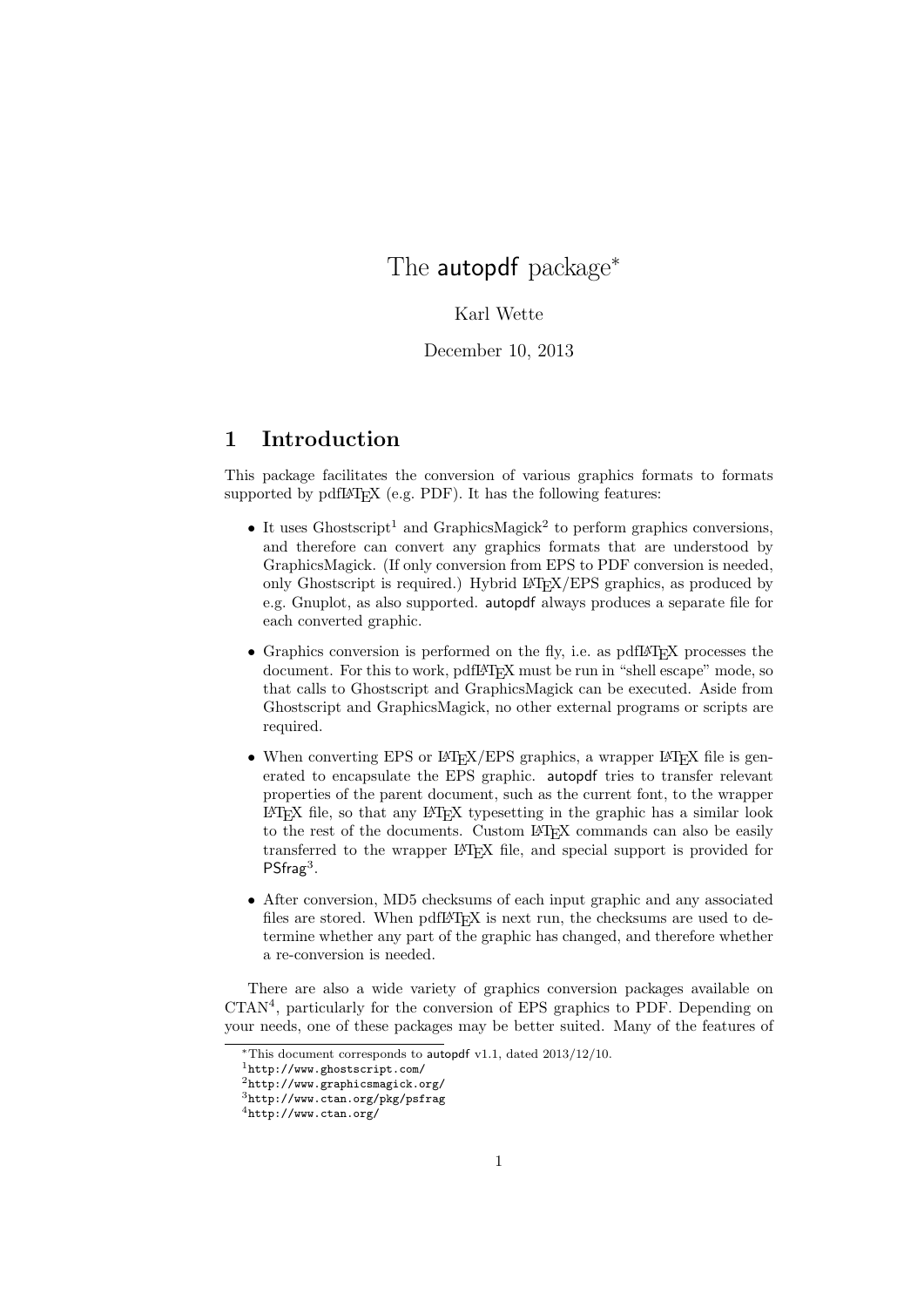autopdf were inspired by the features provided by the epstopdf<sup>5</sup> and auto-pst-pdf<sup>6</sup> packages, and the fragmaster.pl<sup>7</sup> script.

## 2 Usage

Include the package:

\usepackage[options...]{autopdf}

Available options are:

- from Default file extension of input graphics files; used if no file extension is present in the file name given to \includegraphics. Defaults to .eps.
- to Default file extension of output graphics files; determines what format graphics are converted to. Defaults to .pdf.
- logfile File extension of the log file which records the checksums of converted graphics files. The full file name is created by prepending the name of the current document, i.e. \jobname.logfile. Defaults to autopdf log.
- nologfile Takes no arguments; prevents the log file being created.
- showcmds Print the command lines calling Ghostscript/GraphicsMagick to the pdfIAT<sub>EX</sub> log file as they are executed. Values are true or false (default).
- cleanup Remove intermediate files after a successful conversion. Values are true (default) or false.
- scale Scale input  $\left(\frac{L}{L}\right)$ EPS graphic as they are converted, using any arguments supplied to \includegraphics. Values are true (default) or false.
- **margin** Add an additional margin to input  $(\text{LATEX})$  EPS graphics. Defaults to 0pt.
- resolution Specifies the resolution of the output graphics, in dots per inch. Defaults to 600.
- gscmd Specifies the name of the Ghostscript command. Defaults to gswin64c (on Windows) or gs (Linux, Mac). Note that any spaces in this option must be replaced by  $\tilde{\phantom{a}}$ .
- gmidentifycmd Specifies the name of the GraphicsMagick identify command. Defaults to gm~identify. Note that any spaces in this option must be replaced by  $\tilde{\phantom{a}}$ .
- gmconvertcmd Specifies the name of the GraphicsMagick convert command. Defaults to  $gm\text{-}convert$ . Note that any spaces in this option must be replaced by  $\tilde{\phantom{a}}$ .

<sup>5</sup>http://www.ctan.org/pkg/epstopdf

<sup>6</sup>http://www.ctan.org/pkg/auto-pst-pdf

<sup>7</sup>http://ratnuu.blogspot.de/2007/02/using-psfrag-with-pdflatex-useful.html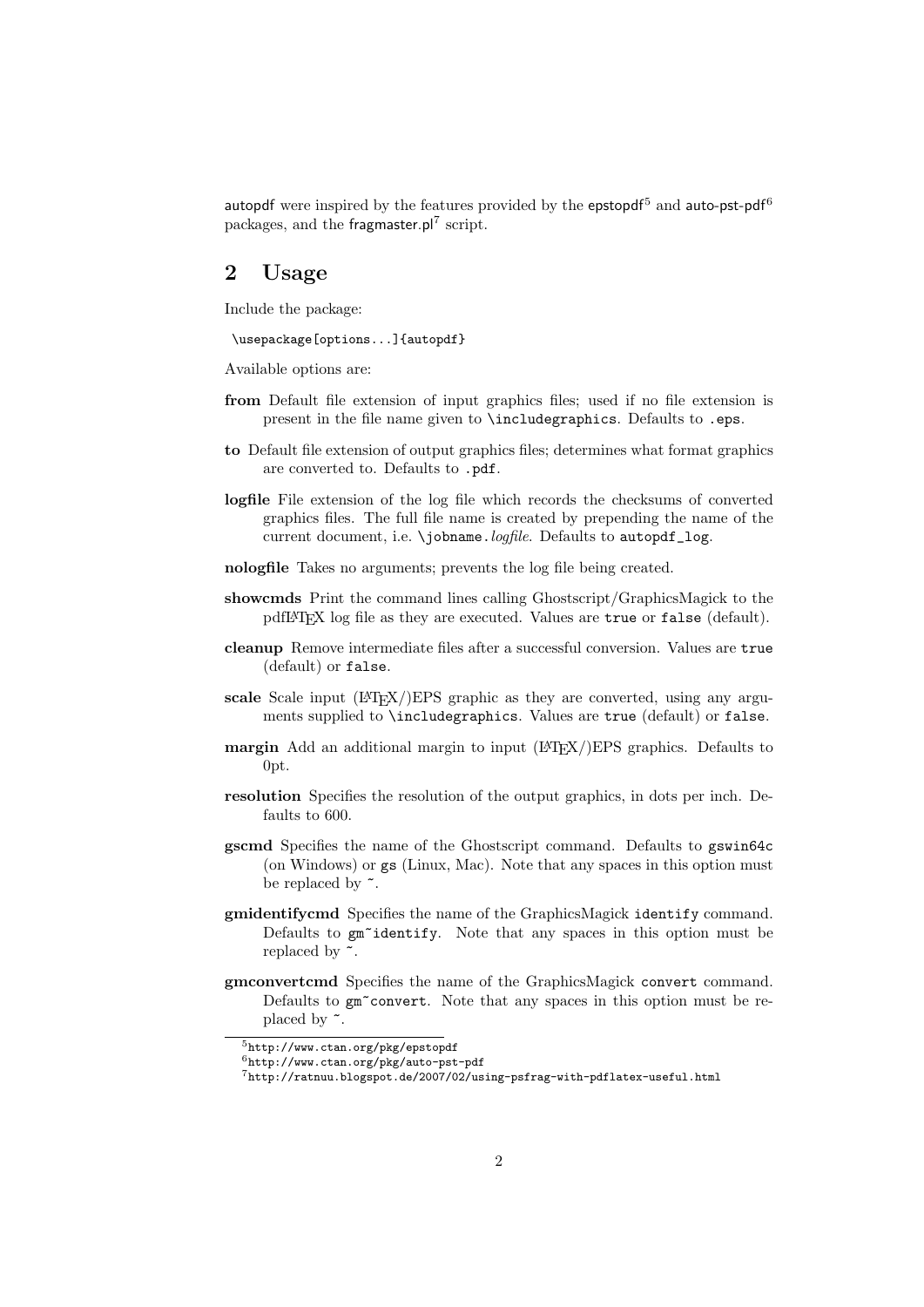Apart from at package inclusion, options to autopdf may be modified with the \autopdfoptions{options...} command. This command respects TEX "scope", e.g. so a call to \autopdfoptions within a \begin{figure}...\end{figure} environment will only affect graphics included for that particular figure.

Once the package is included, \includegraphics may be used as normal to include graphics; autopdf will perform any conversions as needed on the fly. For this to work, pdfLAT<sub>EX</sub> must be run in "shell escape" mode, which requires adding on of the following options to the pdfLAT<sub>EX</sub> command line:

- Linux, Mac: -shell-escape.
- MiKTeX (Windows): --enable-write18.

To include custom LAT<sub>E</sub>X commands in a  $(HT<sub>E</sub>X)/EPS$  graphic, use the \autopdfinclude...\autopdfendinclude command:

```
\autopdfinclude
\usepackage{amssymb}
\newcommand{\fdot}{\dot{f}}
\autopdfendinclude
```
All LATEX commands between \autopdfinclude and \autopdfendinclude will be included in both the parent document and the wrapper L<sup>AT</sup>EX file.

To include PSfrag replacements in a  $(HTr(X)/EPS)$  graphic, do not use the PSfrag package; instead use the replacement \autopdfpsfrag command:

```
\autopdfpsfrag[options...]{fdot}{Frequency derivative $\fdot$}
```
Available options to \autopdfpsfrag are:

texpos The L<sup>AT</sup>EX text reference point. Defaults to B1.

epspos The Postscript text reference point. Defaults to Bl.

scale Scaling factor. Defaults to 1.

angle Extra text rotation, in degrees. Defaults to 0.

add If included, add the replacement text to any existing replacement text, instead of replacing it (the default behaviour).

See the PSfrag manual for further details. Default values of the \autopdfpsfrag may be changed with the **\autopdfpsfoptions{options...}** command.

## 3 Implementation

```
1 \langle *package \rangle
```
Required packages.

```
2 \RequirePackage{keyval}
```

```
3 \RequirePackage{ifthen}
```

```
4 \RequirePackage{ifpdf}
```

```
5 \RequirePackage{ifplatform}
```

```
6 \RequirePackage{graphicx}
```
Check that we're running with pdfLATEX, and that PSfrag hasn't been included.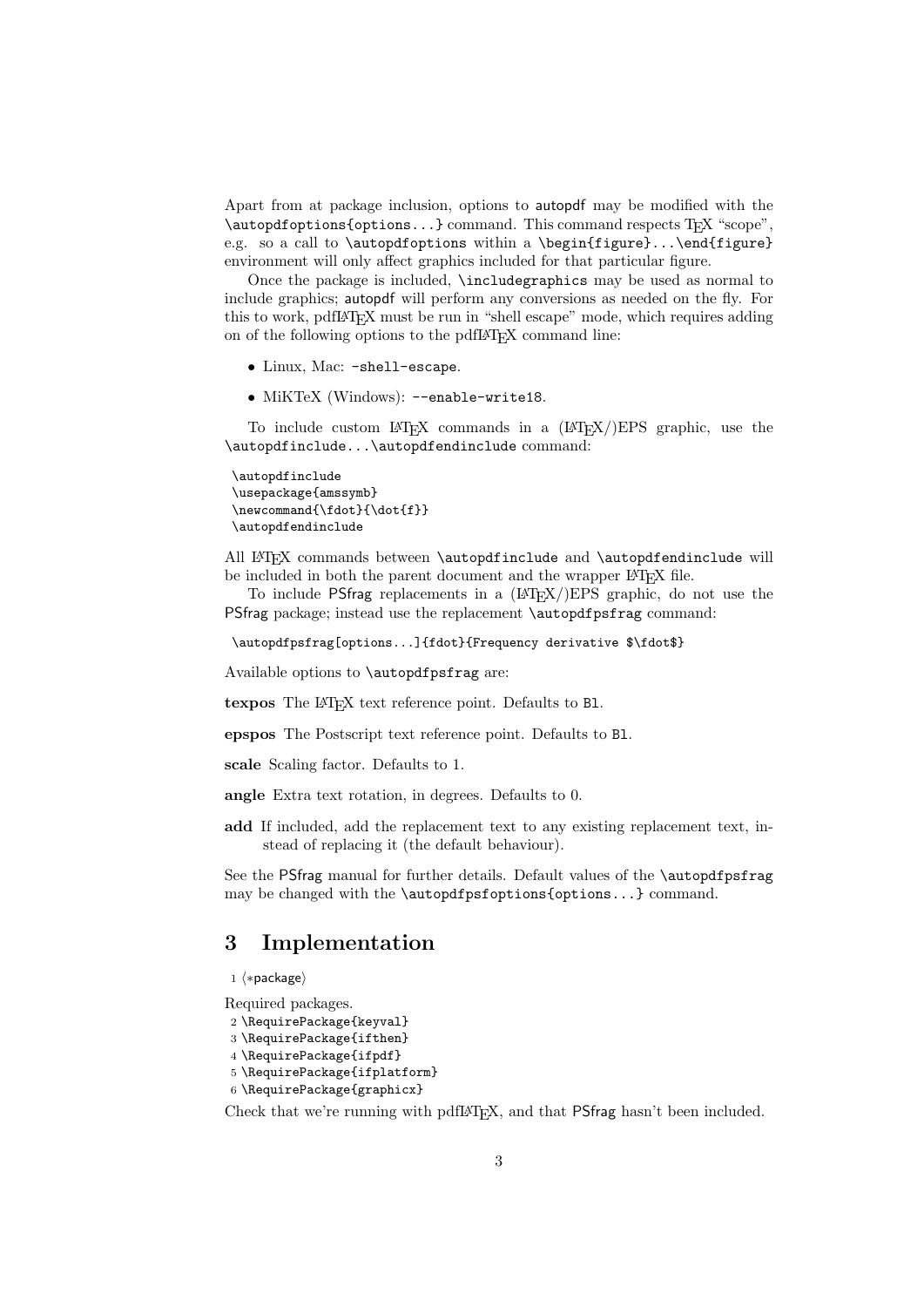```
7 \AtBeginDocument{%
8 \ifthenelse{\NOT\boolean{pdf}}{%
9 \PackageError{autopdf}{%
10 This package is designed to work with pdfLaTeX. %
11 Use "pdflatex" instead of "latex" to compile this document%
12 }{}%
13 }{%
14 }%
15 \@ifpackageloaded{psfrag}{%
16 \PackageError{autopdf}{%
17 This package is incompatible with the PSfrag package. %
18 Do not \string\usepackage{psfrag} in this document%
19 }{}%
20 \frac{\text{}}{\text{}} \frac{100}{\text{}}21 }%
22 }
Global constants and variables.
23 \begingroup
24 \@makeother\%
25 \xdef\autopdf@pc{%}
26 \endgroup
27 \def\autopdf@eol{^^J}
28 \newwrite\autopdf@write
29 \newlength\autopdf@width
30 \newlength\autopdf@height
31 \newcount\autopdf@width@dpi
32 \newcount\autopdf@height@dpi
33 \newtoks\autopdf@tex@toks
Utility functions, mostly for manipulating TEX token lists and text.
34 \def\autopdf@If#1#2{\ifthenelse{#1}{#2}{}}
35 \def\autopdf@IfElse#1#2#3{\ifthenelse{#1}{#2}{#3}}
36 \def\autopdf@CatToks#1#2#3{%
37 \toks@={#3}%
38 \edef\autopdf@CatToks@a{%
39 #1#2={\the#2\the\toks@}%
40 }%
41 \autopdf@CatToks@a%
42 }
43 \def\autopdf@ECatToks#1#2#3{%
44 \edef\autopdf@ECatToks@a{%
45 #1#2={\the#2#3}%
46 }%
47 \autopdf@ECatToks@a%
48 }
49 \def\autopdf@Split#1#2#3#4{%
50 \@tempcnta#3%
51 \edef\autopdf@Split@a{}%
52 \edef\autopdf@Split@b{#4}%
53 \autopdf@If{\NOT\equal{#4}{}}{%
54 \expandafter\autopdf@@Split#4\@nil%
55 }%
56 \edef#1{\autopdf@Split@a}%
57 \edef#2{\autopdf@Split@b}%
```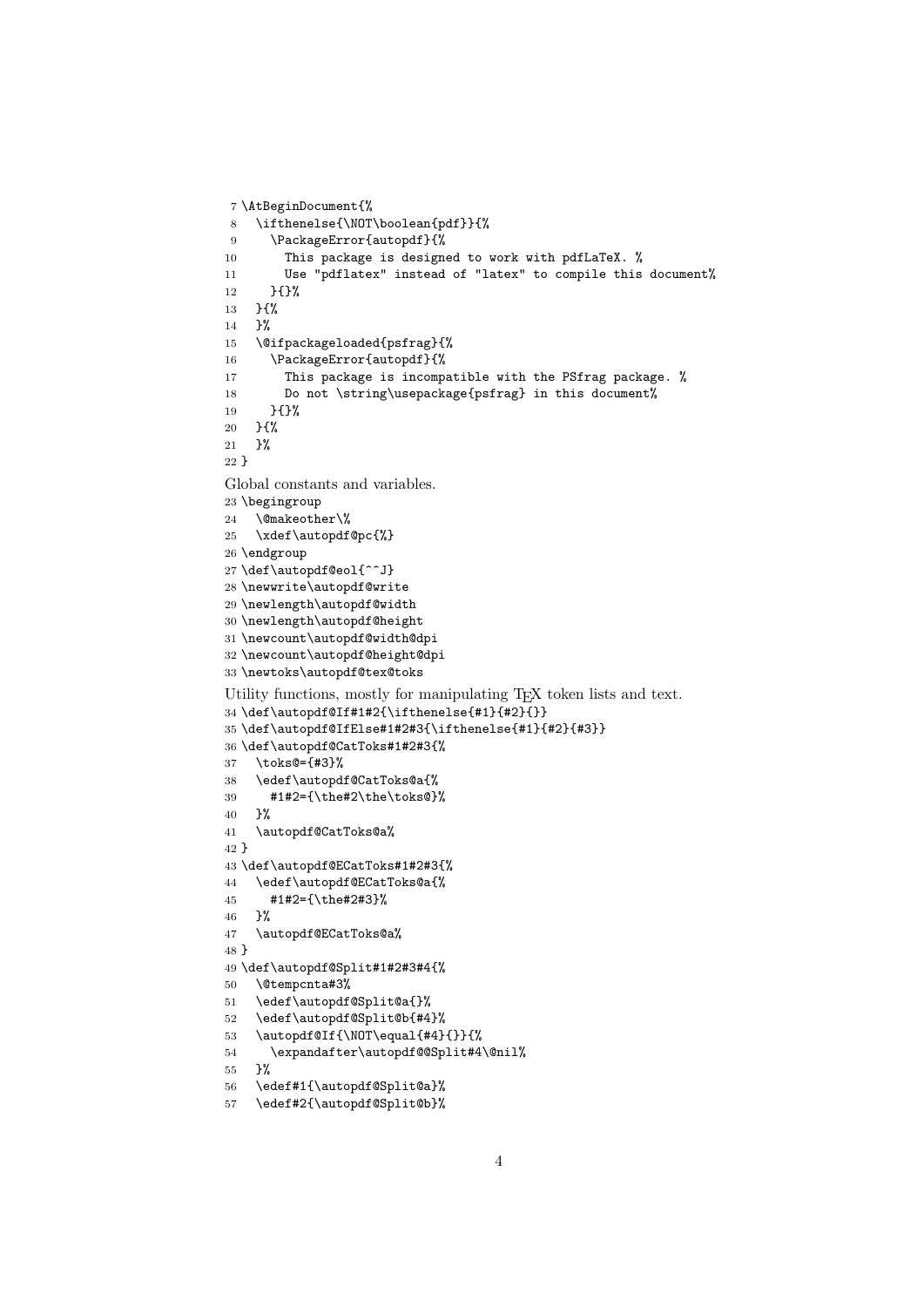```
58 }%
59 \def\autopdf@@Split#1#2\@nil{%
60 \autopdf@If{\@tempcnta>0}{%
61 \edef\autopdf@Split@a{\autopdf@Split@a#1}%
62 \edef\autopdf@Split@b{#2}%
63 \advance\@tempcnta\m@ne%
64 }%
65 \autopdf@If{\NOT\equal{#2}{}}{%
66 \expandafter\autopdf@@Split#2\@nil%
67 }%
68 }
69 \def\autopdf@First#1#2#3{%
70 \edef\autopdf@First@a{}%
71 \autopdf@Split#1\autopdf@First@a#2#3%
72 }
73 \def\autopdf@Last#1#2#3{%
74 \edef\autopdf@Last@a{}%
75 \autopdf@Split\autopdf@Last@a#1#2#3%
76 }
77 \def\autopdf@BeforeDot#1.#2\@nil{#1}
78 \def\autopdf@AfterDot#1.#2\@nil{#2}
Functions which generate MD5 checksums, and read/write them to/from the log
file.
79 \def\autopdf@CreateMDF#1#2#3#4{%
80 \autopdf@IfElse{\boolean{autopdf@scale}}{%
81 \def\autopdf@scale@str{true}%
82 }{%
83 \def\autopdf@scale@str{false}%
84 }%
85 \expandafter\edef\expandafter#1{%
86 \pdfmdfivesum{%
87 from=#2,%
88 to=#3,%
89 scale=\autopdf@scale@str,%
90 margin=\the\autopdf@margin,%
91 resolution=\the\autopdf@resolution,%
92 #4%
93 }%
94 }%
95 }
96 \def\autopdf@GetMDF#1{%
97 \expandafter\ifcsname autopdf@mdflist@#1\endcsname%
98 \expandafter\csname autopdf@mdflist@#1\endcsname%
99 \else%
100 \expandafter none%
101 \fi%
102 }
103 \def\autopdf@SetMDF#1#2{%
104 \expandafter\def\csname autopdf@mdflist@#1\endcsname{#2}%
105 }
Package options.
106 \newboolean{autopdf@showcmds}
```

```
107 \newboolean{autopdf@cleanup}
```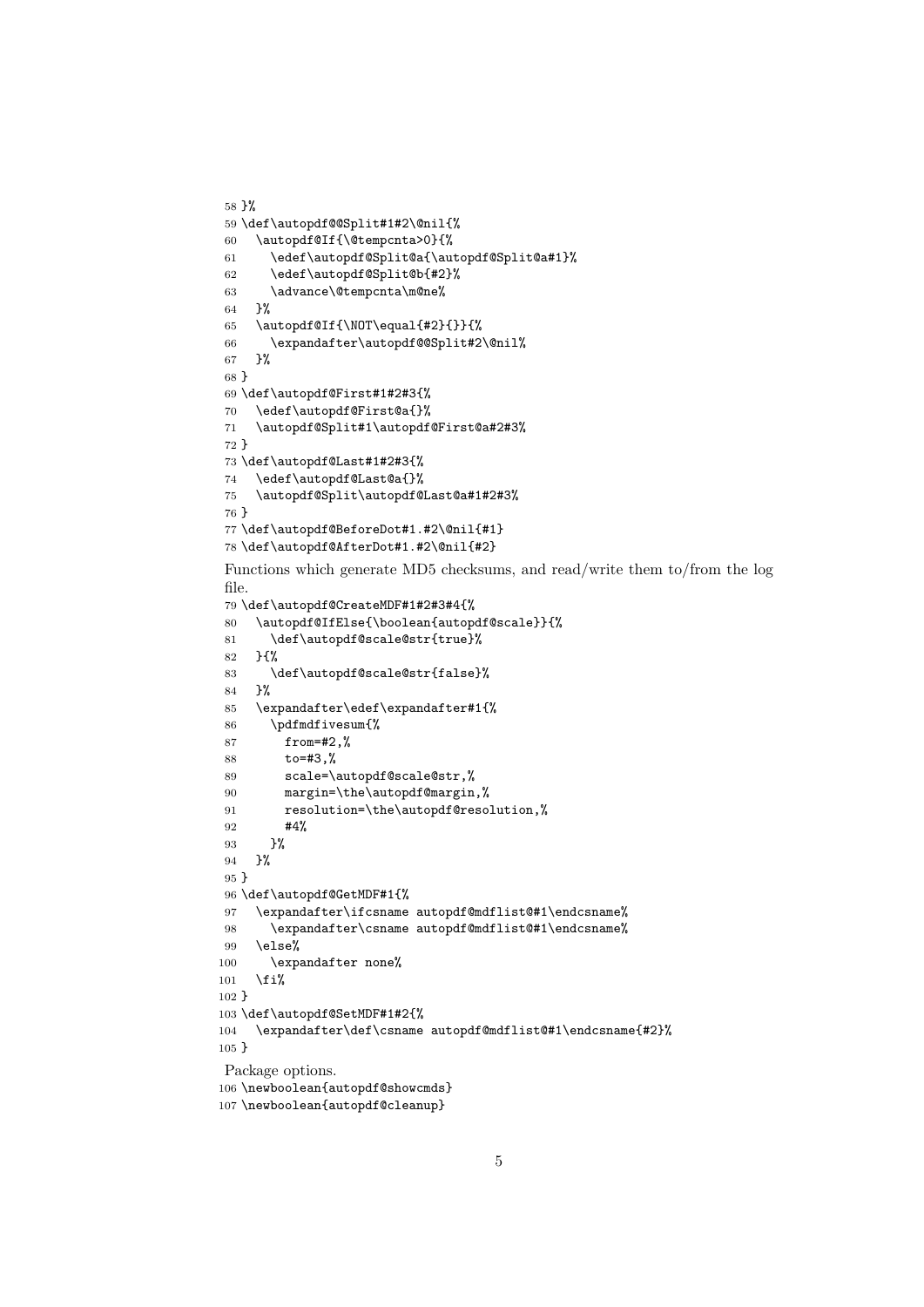```
108 \newboolean{autopdf@scale}
109 \newlength\autopdf@margin
110 \newcount\autopdf@resolution
111 \define@key{autopdf}{from}{%
112 \edef\autopdf@from@default{.\expandafter\autopdf@AfterDot .#1\@nil}%
113 }
114 \define@key{autopdf}{to}{%
115 \edef\autopdf@to@default{.\expandafter\autopdf@AfterDot .#1\@nil}%
116 }
117 \define@key{autopdf}{logfile}{%
118 \edef\autopdf@log@file{\jobname.#1}%
119 }
120 \define@key{autopdf}{nologfile}[]{%
121 \edef\autopdf@log@file{}%
122 }
123 \define@key{autopdf}{showcmds}[true]{%
124 \setboolean{autopdf@showcmds}{#1}%
125 }
126 \define@key{autopdf}{cleanup}[true]{%
127 \setboolean{autopdf@cleanup}{#1}%
128 }
129 \define@key{autopdf}{scale}[true]{%
130 \setboolean{autopdf@scale}{#1}%
131 }
132 \define@key{autopdf}{margin}{%
133 \autopdf@margin=#1%
134 }
135 \define@key{autopdf}{resolution}{%
136 \autopdf@resolution=#1%
137 }
138 \define@key{autopdf}{gscmd}{%
139 \def\autopdf@GS{#1}%
140 }
141 \define@key{autopdf}{gmidentifycmd}{%
142 \def\autopdf@GMIDENTIFY{#1}%
143 }
144 \define@key{autopdf}{gmconvertcmd}{%
145 \def\autopdf@GMCONVERT{#1}%
146 }
147 \AtEndOfPackage{\let\@unprocessedoptions\relax}
148 \def\autopdf@SetOptions#1{%
149 \setkeys{autopdf}{#1}%
150 }
151 \autopdf@SetOptions{%
152 from=eps,to=pdf,%
153 logfile=autopdf_log,%
154 showcmds=false,%
155 cleanup=true,%
156 scale=true,%
157 margin=0pt,%
158 resolution=600,%
159 gmidentifycmd=gm~identify,%
160 gmconvertcmd=gm~convert%
161 }
```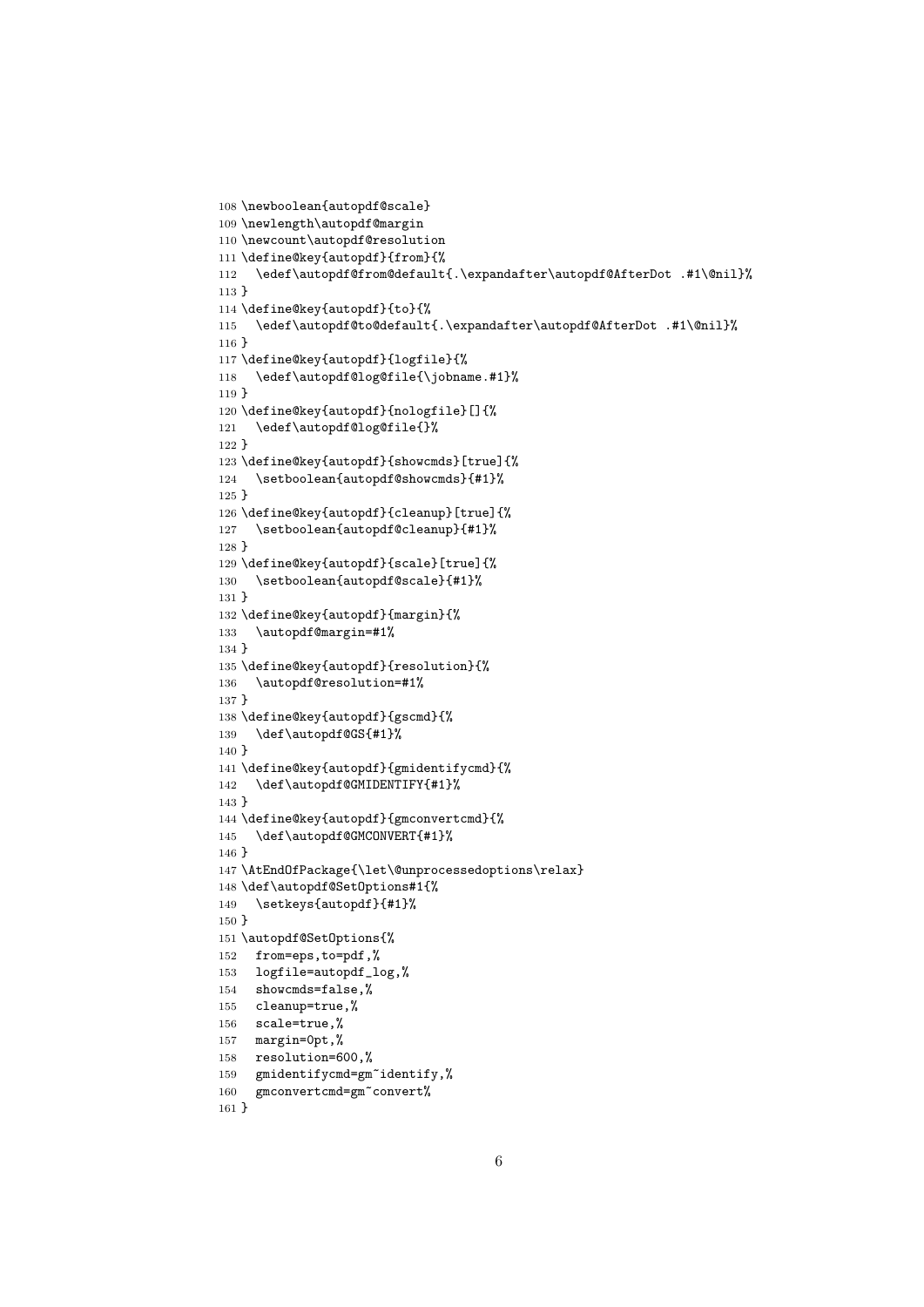```
162 \autopdf@IfElse{\boolean{windows}}{%
163 \autopdf@SetOptions{gscmd=gswin64c}%
164 }{%
165 \autopdf@SetOptions{gscmd=gs}%
166 }%
167 \edef\autopdf@a{%
168 \noexpand\autopdf@SetOptions{\@ptionlist{\@currname.\@currext}}%
169 }
170 \autopdf@a
171 \let\autopdfoptions\autopdf@SetOptions
Read the log file at the start of processing, and write to it at the end of the
document.
172 \autopdf@If{\NOT\equal{\autopdf@log@file}{}}{%
173 \InputIfFileExists{\autopdf@log@file}{}{}%
174 }
175 \newtoks\autopdf@log@toks
176 \autopdf@log@toks={}
177 \def\autopdf@WriteLog#1{%
178 \autopdf@ECatToks{\global}{\autopdf@log@toks}{#1}%
179 }
180 \AtEndDocument{%
181 \autopdf@If{%
182 \(\NOT\equal{\autopdf@log@file}{}\)\AND%
183 \(\NOT\equal{\the\autopdf@log@toks}{}\)%
184 }{%
185 \immediate\openout\autopdf@write\autopdf@log@file\relax%
186 \immediate\write\autopdf@write{\the\autopdf@log@toks}%
187 \immediate\closeout\autopdf@write%
188 }%
189 }
Function which executes external calls to graphics conversion programs.
190 \def\autopdf@Execute@diva{================================}
191 \def\autopdf@Execute@divb{ autopdf }
192 \def\autopdf@Execute@divc{--------------------------------}
193 \def\autopdf@Execute@divd{---------}
194 \def\autopdf@Execute#1{%
195 \begingroup%
196 \let\\\relax%
197 \def<sup>~{</sup>\space}%
198 \def\AND{&&}%
199 \def\OR{||}%
200 \def\REDIRTO{>}%
201 \def\LEFT{(}%
202 \def\RIGHT{) }%
203 \autopdf@IfElse{\boolean{windows}}{%
204 \autopdf@IfElse{\boolean{autopdf@cleanup}}{%
205 \def\DELETE{del~/f~/q}%
206 }{%
207 \def\DELETE{echo}%
208 }%
209 \def\SILENT{1>nul~2>&1}%
210 \frac{1}{8}211 \autopdf@IfElse{\boolean{autopdf@cleanup}}{%
```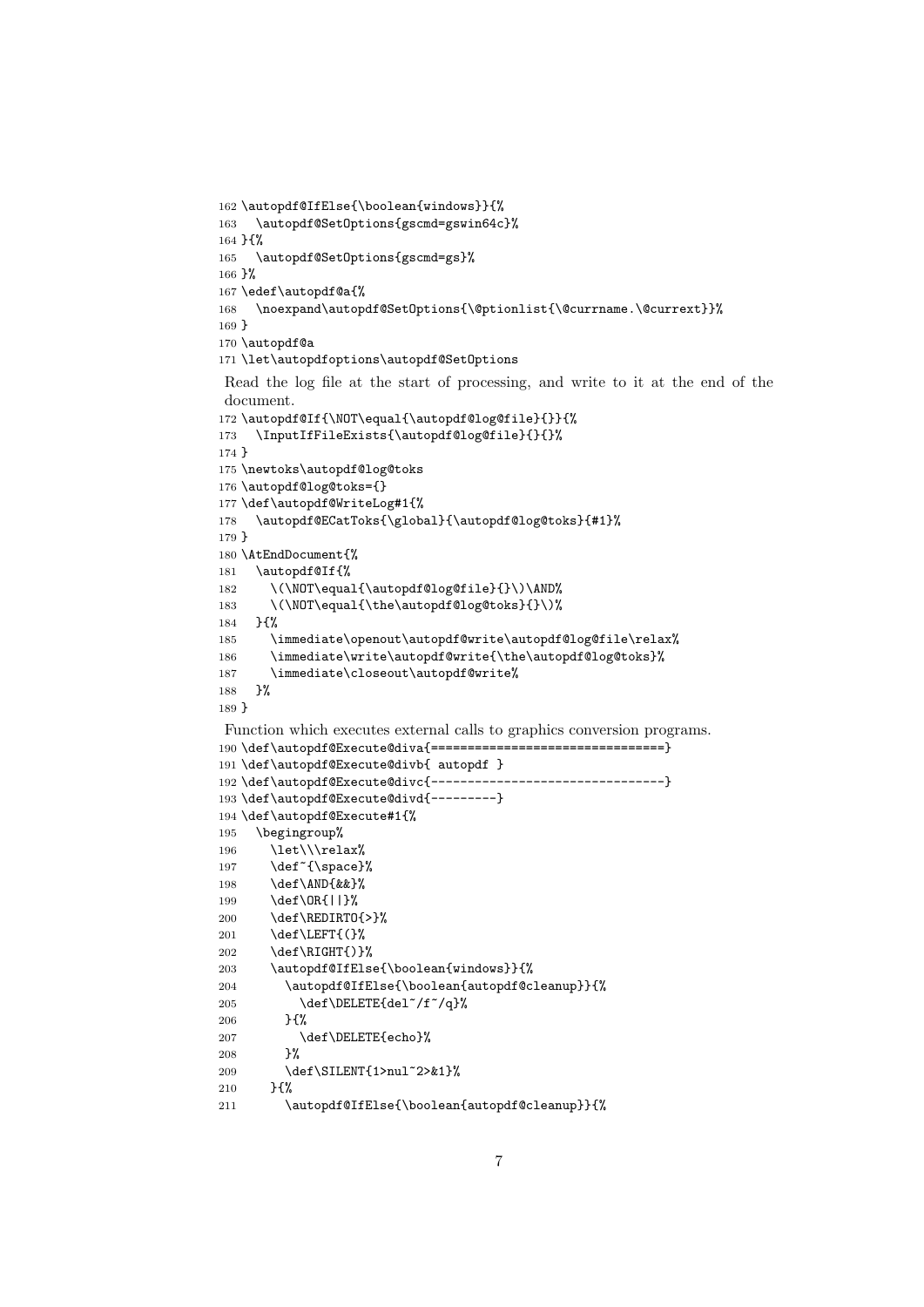```
212 \def\DELETE{rm^- - f}\213 }{%
214 \def\DELETE{echo}%
215 }%
216 \def\SILENT{1>/dev/null~2>&1}%
217 }%
218 \autopdf@IfElse{\boolean{autopdf@showcmds}}{%
219 \immediate\write16{%
220 \sim \sim J\%221 \autopdf@Execute@diva%
222 \autopdf@Execute@divb%
223 \autopdf@Execute@diva%
224 }%
225 \immediate\write16{#1}%
226 \immediate\write16{%
227 \autopdf@Execute@divc%
228 \autopdf@Execute@divd%
229 \autopdf@Execute@divc%
230 }%
231 \immediate\write18{#1}%
232 \immediate\write16{%
233 \autopdf@Execute@divc%
234 \autopdf@Execute@divb%
235 \autopdf@Execute@divc%
236 \sim J%
237 }%
238 }{%
239 \immediate\write18{\LEFT~#1~\RIGHT~\SILENT}%
240 }%
241 \endgroup%
242 }
The \autopdfinclude...\autopdfendinclude command.
243 \newcount\autopdf@Capture@list@count
244 \autopdf@Capture@list@count=\z@
245 \def\autopdf@Capture#1{%
246 \toks@={#1}%
247 \edef\autopdf@a{\the\toks@}%
248 \expandafter\edef\csname autopdf@Capture@list@%
249 \the\autopdf@Capture@list@count\endcsname{%
250 \expandafter\strip@prefix\meaning\autopdf@a%
251 }%
252 \advance\autopdf@Capture@list@count\@ne%
253 #1%
254 }
255 \long\def\autopdfinclude#1\autopdfendinclude{%
256 \autopdf@Capture{#1}%
257 }
The \autopdfpsfrag and \autopdfpsfoptions commands.
258 \newboolean{autopdf@PSfrag@add}
259 \define@key{autopdf@PSfrag}{texpos}{%
260 \edef\autopdf@PSfrag@texpos{#1}%
261 }
262 \define@key{autopdf@PSfrag}{epspos}{%
```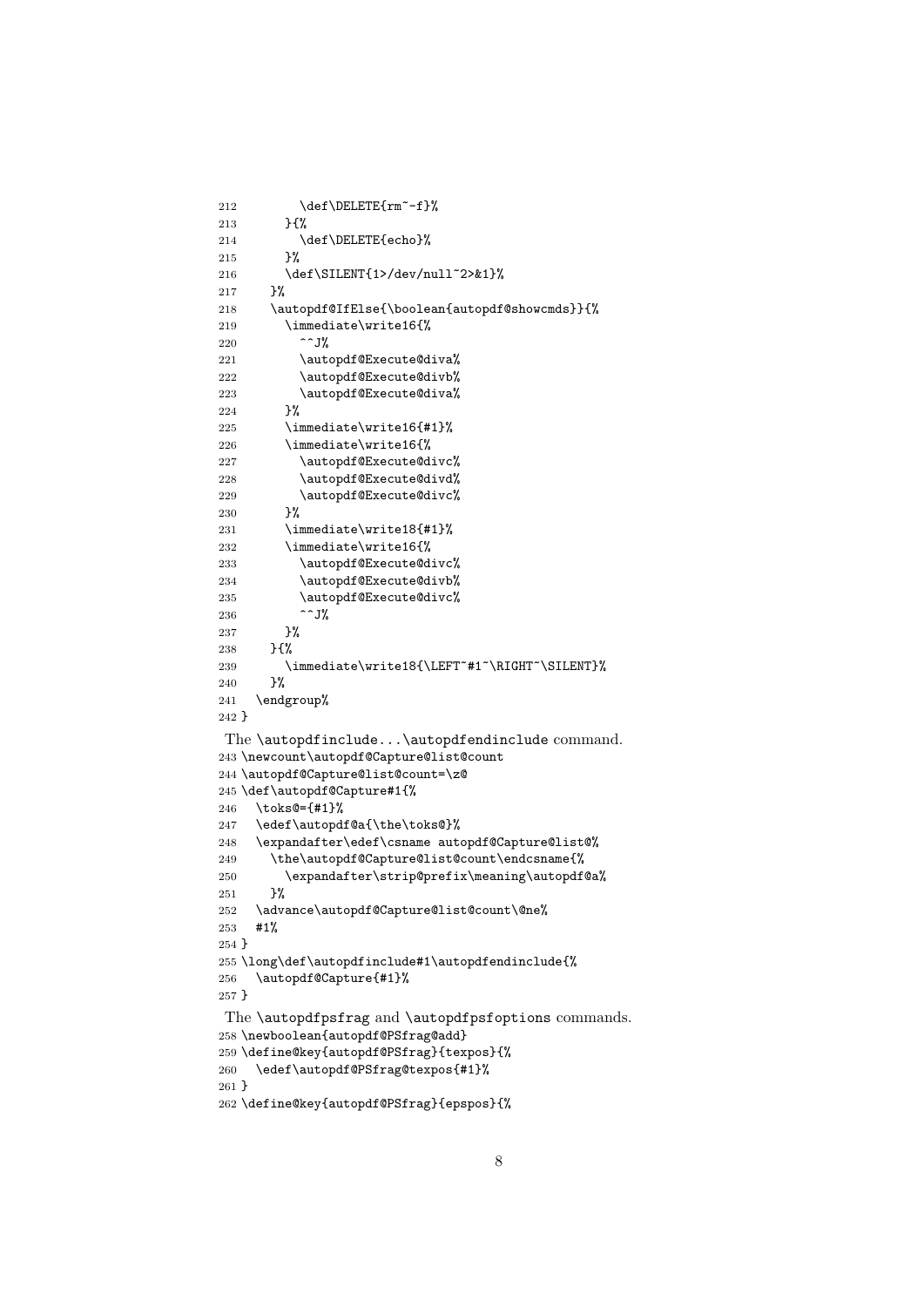```
263 \edef\autopdf@PSfrag@epspos{#1}%
264 }
265 \define@key{autopdf@PSfrag}{scale}{%
266 \edef\autopdf@PSfrag@scale{#1}%
267 }
268 \define@key{autopdf@PSfrag}{angle}{%
269 \edef\autopdf@PSfrag@angle{#1}%
270 }
271 \define@key{autopdf@PSfrag}{add}[true]{%
272 \setboolean{autopdf@PSfrag@add}{#1}%
273 }
274 \def\autopdf@SetPSfragOptions#1{%
275 \setkeys{autopdf@PSfrag}{#1}%
276 }%
277 \autopdf@SetPSfragOptions{%
278 texpos=Bl,epspos=Bl,%
279 scale=1,angle=0,%
280 }
281 \def\autopdf@PSfrag{%
282 \@ifnextchar[{%
283 \autopdf@@PSfrag%
284 }{%
285 \autopdf@@PSfrag[]%
286 }%
287 }
288 \def\autopdf@@PSfrag[#1]#2#3{%
289 \begingroup%
290 \setkeys{autopdf@PSfrag}{#1}%
291 \def\autopdf@PSfrag@tag{#2}%
292 \def\autopdf@PSfrag@tex{#3}%
293 \xdef\autopdf@PSfrag@cmd{%
294 \string\psfrag\ifautopdf@PSfrag@add*\fi%
295 {\expandafter\strip@prefix\meaning\autopdf@PSfrag@tag}%
296 [\autopdf@PSfrag@texpos][\autopdf@PSfrag@epspos]%
297 [\autopdf@PSfrag@scale][\autopdf@PSfrag@angle]%
298 {\expandafter\strip@prefix\meaning\autopdf@PSfrag@tex}%
299 }%
300 \endgroup%
301 \expandafter\let\csname autopdf@Capture@list@%
302 \the\autopdf@Capture@list@count\endcsname\autopdf@PSfrag@cmd%
303 \advance\autopdf@Capture@list@count\@ne%
304 }
305 \let\autopdfpsfrag\autopdf@PSfrag
306 \let\autopdfpsfoptions\autopdf@SetPSfragOptions
Get the types of graphics files from their extensions, or use the defaults.
307 \def\autopdf@GetGrType#1#2{%
308 \@ifundefined{Gin@rule@#2}{%<br>309 \edef#1f\expandafter\autop
       \edef#1{\expandafter\autopdf@AfterDot #2\@nil}%
310 }{%
311 \def\autopdf@GetGrType@a{%
312 \edef#1{%
313 \expandafter\expandafter\expandafter%
314 \autopdf@@GetGrType\csname Gin@rule@#2\endcsname{}%
```

```
315 }%
```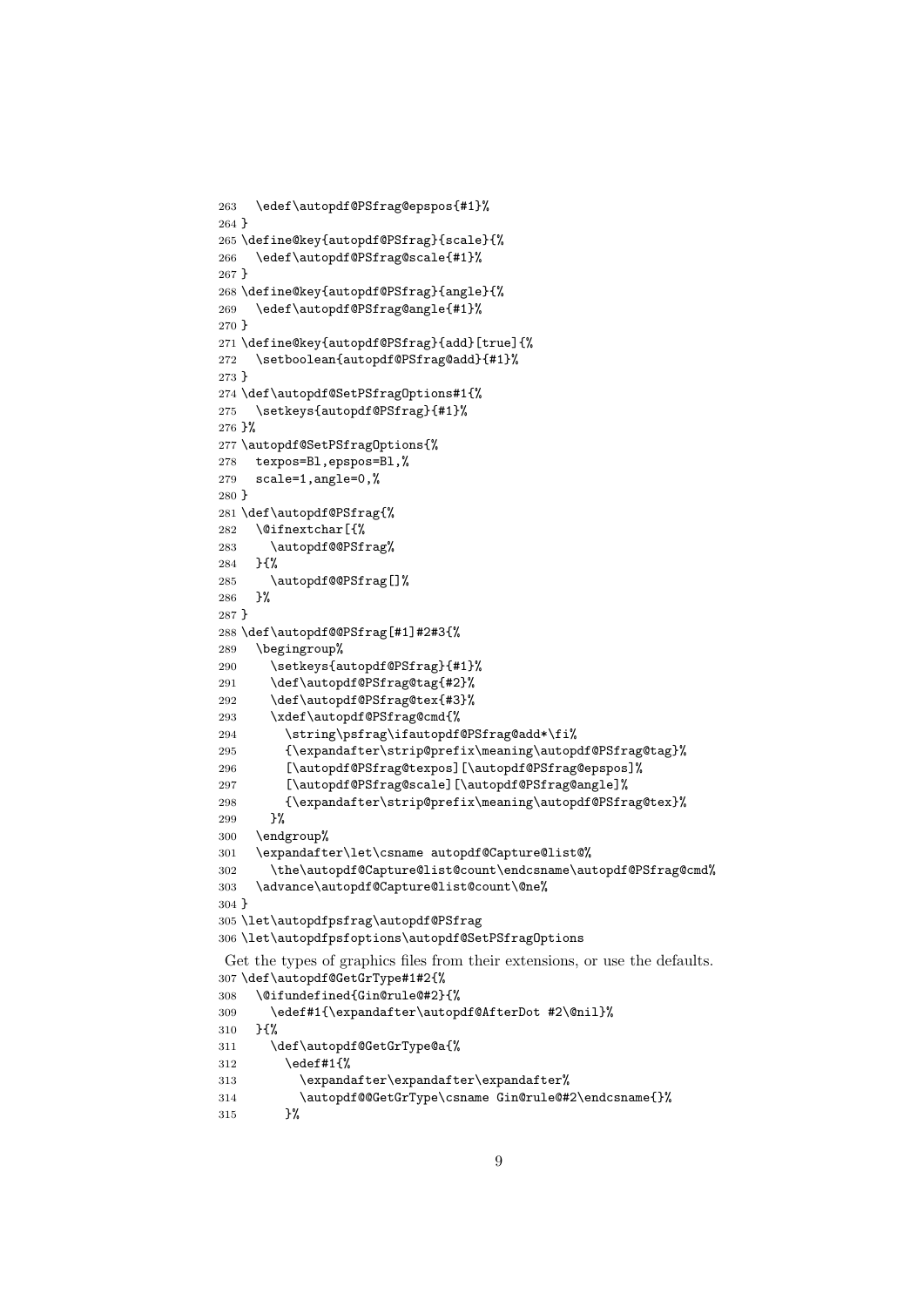}% \autopdf@GetGrType@a% }% } \def\autopdf@@GetGrType#1#2#3{% #1% }

Determine the size of a graphic, either from graphicx (for EPS files) or by running the GraphicsMagick identify command (for other formats). \def\autopdf@ReadGrSize#1#2{%

```
324 \begingroup%
325 \ifGin@bbox%
326 \else%
327 \autopdf@GetGrType\autopdf@type{#2}%
328 \autopdf@Execute{%
329 \autopdf@GMIDENTIFY~%
330 -units~PixelsPerInch~%
331 -format<sup>~"%</sup>
332 \\\\def\\\\width{\autopdf@pc[fx:w/image.resolution.x*72]}%
333 \\\\def\\\\height{\autopdf@pc[fx:h/image.resolution.y*72]}%
334 \frac{11^{20}}{8}335 #1#2~\REDIRTO~#1.size~%
336 \OR~\DELETE~#1.size~%
337 }%
338 \IfFileExists{#1.size}{%
339 \def\Gin@llx{0}\def\Gin@lly{0}%
340 \begingroup%
341 \input{#1.size}%
342 \edef\autopdf@a{%
343 \def\noexpand\Gin@urx{\width}%
344 \def\noexpand\Gin@ury{\height}%
345 }%
346 \expandafter%
347 \endgroup\autopdf@a%
348 \autopdf@Execute{\DELETE~#1.size}%
349 }{%
350 \PackageError{autopdf}{%
351 Could not determine size of "#1#2"%
352 } {}%
353
354 \{f_i\}355 \Gin@viewport@code%
356 \Gin@nat@width=\Gin@urx bp%
357 \advance\Gin@nat@width-\Gin@llx bp%
358 \Gin@nat@height=\Gin@ury bp%
359 \advance\Gin@nat@height-\Gin@lly bp%
360 \Gin@req@sizes%
361 \autopdf@IfElse{\boolean{autopdf@scale}}{%
362 \global\autopdf@width=\Gin@req@width%
363 \global\autopdf@height=\Gin@req@height%
364 }{%
365 \global\autopdf@width=\Gin@nat@width%
366 \global\autopdf@height=\Gin@nat@height%<br>367 }%
367
```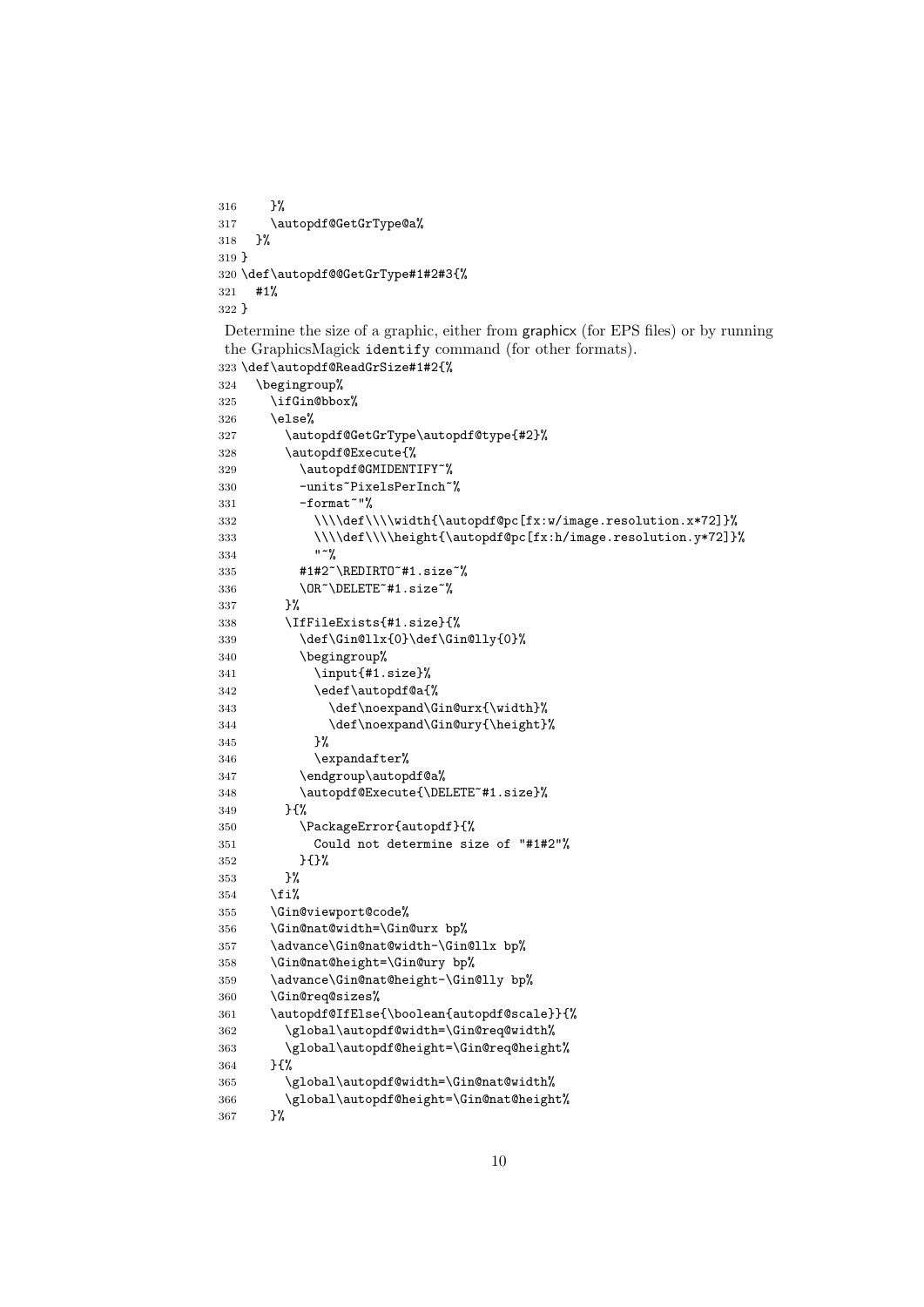```
368 \global\autopdf@width@dpi=\expandafter%
369 \autopdf@BeforeDot\the\autopdf@width\@nil%
370 \global\autopdf@height@dpi=\expandafter%
371 \autopdf@BeforeDot\the\autopdf@height\@nil%
372 \global\multiply\autopdf@width@dpi by \autopdf@resolution%
373 \global\multiply\autopdf@height@dpi by \autopdf@resolution%
374 \global\divide\autopdf@width@dpi by 72%
375 \global\divide\autopdf@height@dpi by 72%
376 \endgroup%
377 }
```
Replace the internal graphicx command \Ginclude@graphics with a new version, which performs any required graphics conversions before inclusion. \def\autopdf@IncludeGraphics#1{%

```
379 \edef\autopdf@to{}%
380 \begingroup%
381 \let\to\relax%
382 \expandafter%
383 \endgroup%
384 \autopdf@@IncludeGraphics#1\to\to\@nil%
385 }
386 \def\autopdf@@IncludeGraphics#1\to#2\to#3\@nil{%
387 \edef\autopdf@to{#2}%
388 \begingroup%
389 \let\input@path\Ginput@path%
390 \filename@parse{#1}%
391 \edef\autopdf@dir{\filename@area}%
392 \autopdf@If{\equal{\autopdf@dir}{}}{%
393 \edef\autopdf@dir{\@currdir}%
394 }%
395 \ifx\filename@ext\relax%
396 \edef\autopdf@from{\autopdf@from@default}%
397 \else%
398 \edef\autopdf@from{\Gin@sepdefault\filename@ext}%
399 \{f_i\}400 \Gin@getbase{\autopdf@from}%
401 \ifx\Gin@ext\relax%
402 \PackageError{autopdf}{%
403 File "#1\autopdf@from" could not be found%
404 }{}%
405 \else%
406 \edef\autopdf@base{\Gin@base}%
407 \autopdf@If{\equal{\autopdf@to}{}}{%
408 \edef\autopdf@to{\autopdf@to@default}%<br>409 }%
409410 \let\autopdf@Gin@setfile\relax%
411 \@ifundefined{Gin@rule@\autopdf@to}{%
412 \@ifundefined{Gin@rule@*}{%
413 \PackageError{autopdf}{%
414 Graphics extension "\autopdf@to" is not supported%
415 }{}%
416 }{%
417 \def\autopdf@Gin@setfile{%
418 \expandafter\expandafter\expandafter\Gin@setfile%
419 \csname Gin@rule@*\endcsname{\autopdf@base\autopdf@to}%
```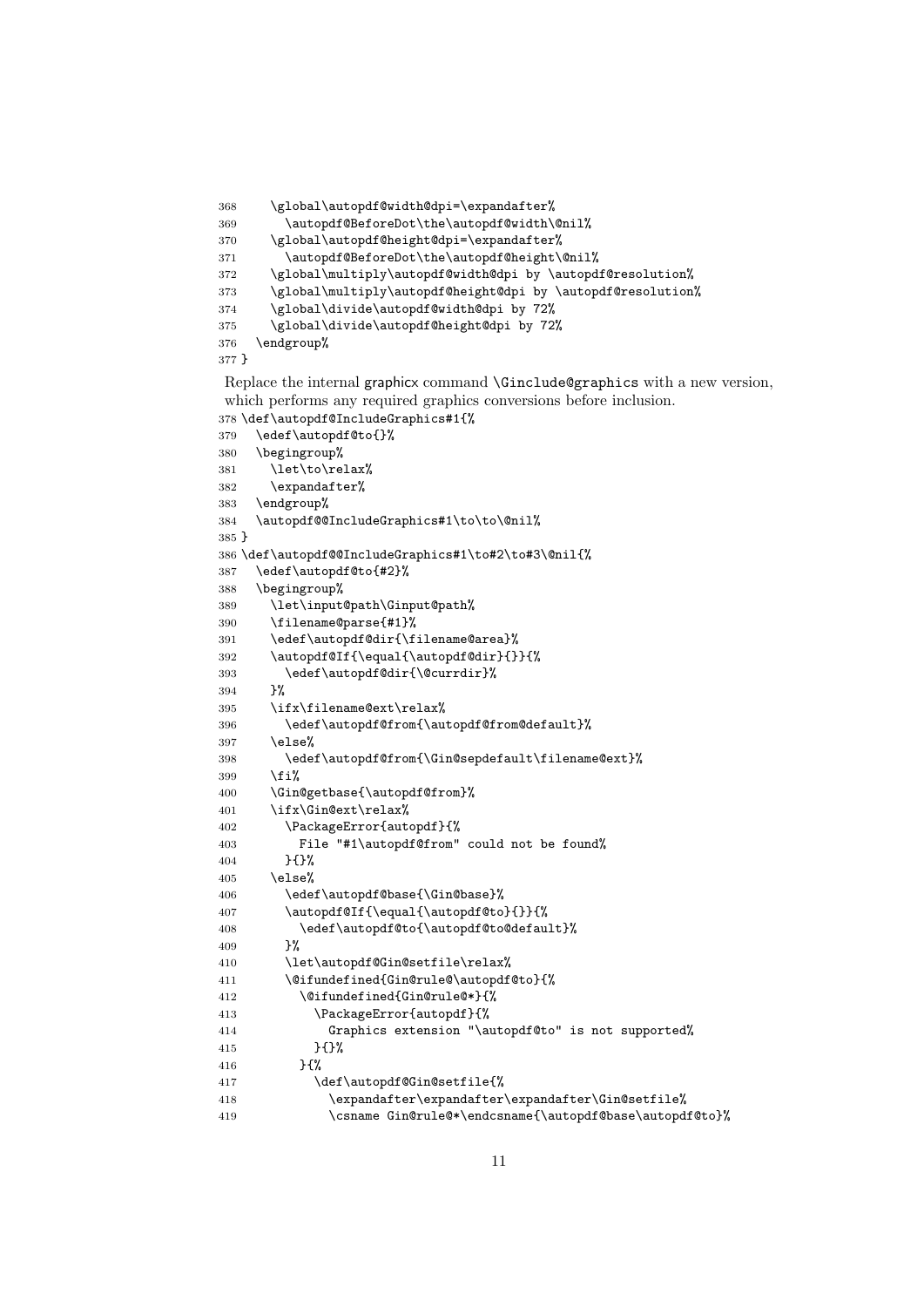```
420 }%
421    }%
422 }{%
423 \def\autopdf@Gin@setfile{%
424 \expandafter\expandafter\expandafter\Gin@setfile%
425 \csname Gin@rule@\autopdf@to\endcsname{%
426 \autopdf@base\autopdf@to%
427 }%
428 }%
429 }%
430 \autopdf@ConvertGraphics{\autopdf@from}{\autopdf@to}%
431 \IfFileExists{\autopdf@base\autopdf@to}{%
432 }{%
433 \PackageError{autopdf}{%
434 Could not convert %
435 "\autopdf@base\autopdf@mid" to "\autopdf@base#2". %
436 See "\autopdf@base.autopdf.log" for details%
437 }{}%
438 }%
439 \autopdf@Gin@setfile%
440 \overrightarrow{1\%}441 \endgroup%
442 }
443 \let\Ginclude@graphics\autopdf@IncludeGraphics
```
Perform the graphics conversions. For  $(LT_F X/)EPS$  or PostScript graphics, generates the wrapper LATEX file and coverts to PostScript, then calls either Ghostscript (PS to PDF) or GraphicsMagick (other combinations) to convert to the final output format. For other graphics formats, call GraphicsMagick only. \def\autopdf@ConvertGraphics#1#2{%

```
445 \autopdf@If{\NOT\equal{#1}{#2}}{%
446 \autopdf@WriteLog{%
447 \autopdf@pc in \autopdf@base#1\autopdf@eol%
448 }%
449 \autopdf@GetGrType\autopdf@from@type{#1}%
450 \autopdf@GetGrType\autopdf@to@type{#2}%
451 \autopdf@IfElse{\equal{\autopdf@from@type}{eps}}{%
452 \autopdf@ReadGrSize{\autopdf@base}{#1}%
453 \autopdf@EPSToPSTeX{#1}%
454 \autopdf@CreateMDF\autopdf@Graphics@mdfa{#1}{#2}{%
455 \pdfmdfivesum{\the\autopdf@tex@toks}%
456 }%
457 }{%
458 \autopdf@IfElse{\equal{\autopdf@from@type}{tex}}{%
459 \newboolean{autopdf@scale@old}%
460 \autopdf@IfElse{\boolean{autopdf@scale}}{%
461 \setboolean{autopdf@scale@old}{true}%
462 }{%
463 \setboolean{autopdf@scale@old}{false}%
464 } ?
465 \setboolean{autopdf@scale}{false}%
466 \autopdf@ReadGrSize{\autopdf@base}{.eps}%
467 \autopdf@EPSToPSTeX{#1}%
468 \autopdf@CreateMDF\autopdf@Graphics@mdfa{#1}{#2}{%
```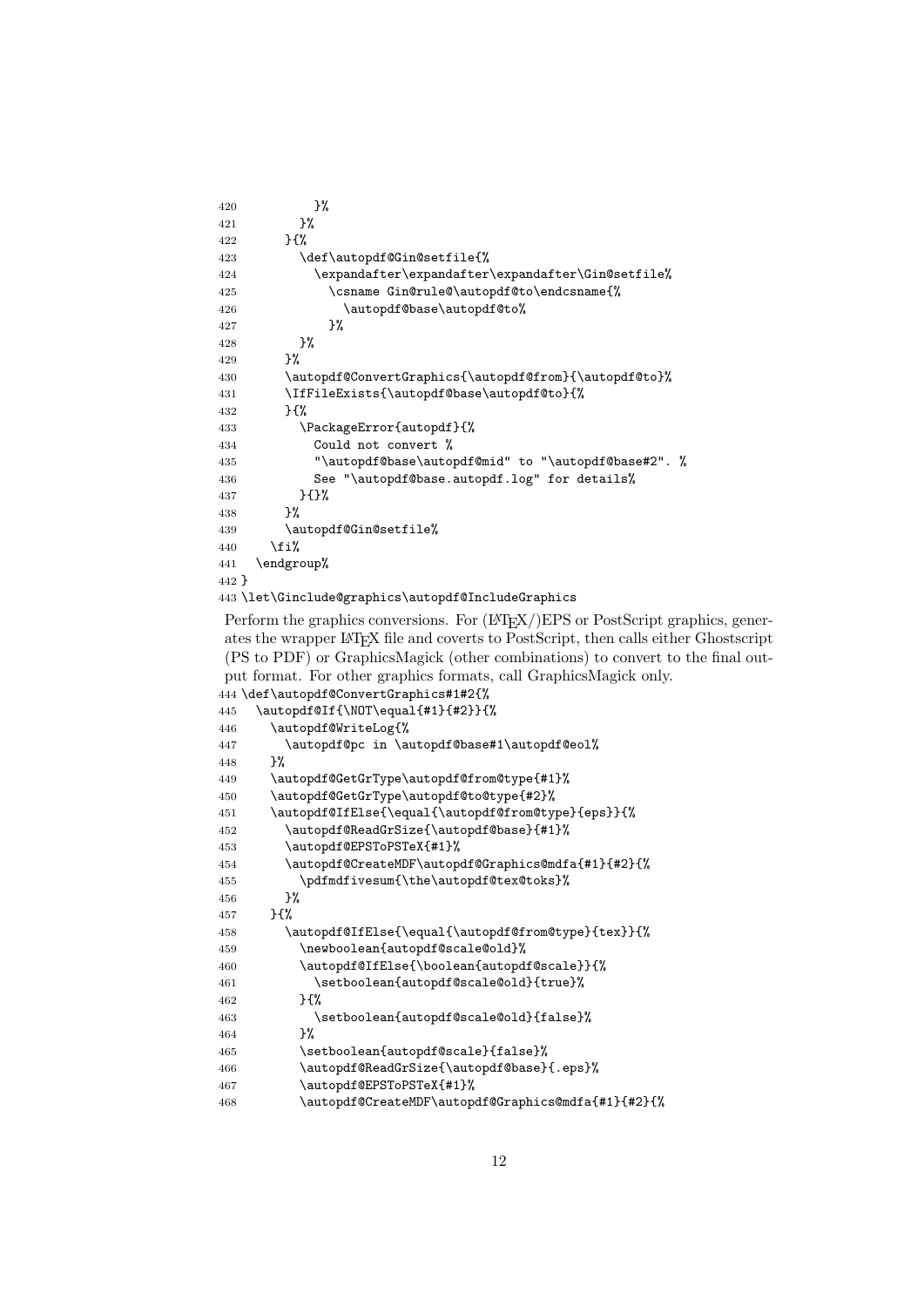```
469 \pdfmdfivesum file{\autopdf@base.tex}%
470 \pdfmdfivesum file{\autopdf@base.eps}%
471 \pdfmdfivesum{\the\autopdf@tex@toks}%
472 }%
473 \autopdf@IfElse{\boolean{autopdf@scale@old}}{%
474 \setboolean{autopdf@scale}{true}%
475 }{%
476 \setboolean{autopdf@scale}{false}%
477 }%
478 }{%
479 \autopdf@CreateMDF\autopdf@Graphics@mdfa{#1}{#2}{%
480 \pdfmdfivesum file{\autopdf@base#1}%
481 }%
482 }%
483 }%
484 \edef\autopdf@Graphics@mdfb{\autopdf@GetMDF{\autopdf@base#1}}%
485 \IfFileExists{\autopdf@base#2}{%
486 }{%
487 \edef\autopdf@Graphics@mdfb{rebuild}%
488 }%
489 \autopdf@If{\NOT\(%
490 \pdfstrcmp{\autopdf@Graphics@mdfa}{\autopdf@Graphics@mdfb}=0%
491 \)}{%
492 \autopdf@If{\NOT\(\pdfshellescape=1\)}{%
493 \PackageError{autopdf}{%
494 This package requires pdfLaTeX to %
495 be running in "shell escape" mode%
496 }{}%
497 }%
498 \autopdf@IfElse{%
499 \equal{\autopdf@from@type}{eps}%
500 \OR\equal{\autopdf@from@type}{tex}%
501 }{%
502 \autopdf@EPSToPS%
503 \IfFileExists{\autopdf@base.ps}{%
504 }{%
505 \PackageError{autopdf}{%
506 Could not convert %
507 "\autopdf@base#1" to "\autopdf@base.ps". %
508 See "\autopdf@base.autopdf.log" for details%
509 }{}%
510 }%
511 \def\autopdf@mid{.ps}%
512 }{%
513 \autopdf@ReadGrSize{\autopdf@base}{#1}%
514 \def\autopdf@mid{#1}%
515 }%
516 \autopdf@If{\NOT\equal{\autopdf@mid}{#2}}{%
517 \autopdf@IfElse{\equal{\autopdf@mid}{.ps}\AND\equal{#2}{.pdf}}{%
518 \autopdf@PSToPDF%
519 }{%
520 \autopdf@Convert{\autopdf@mid}{#2}%
521 }%
522 }%
```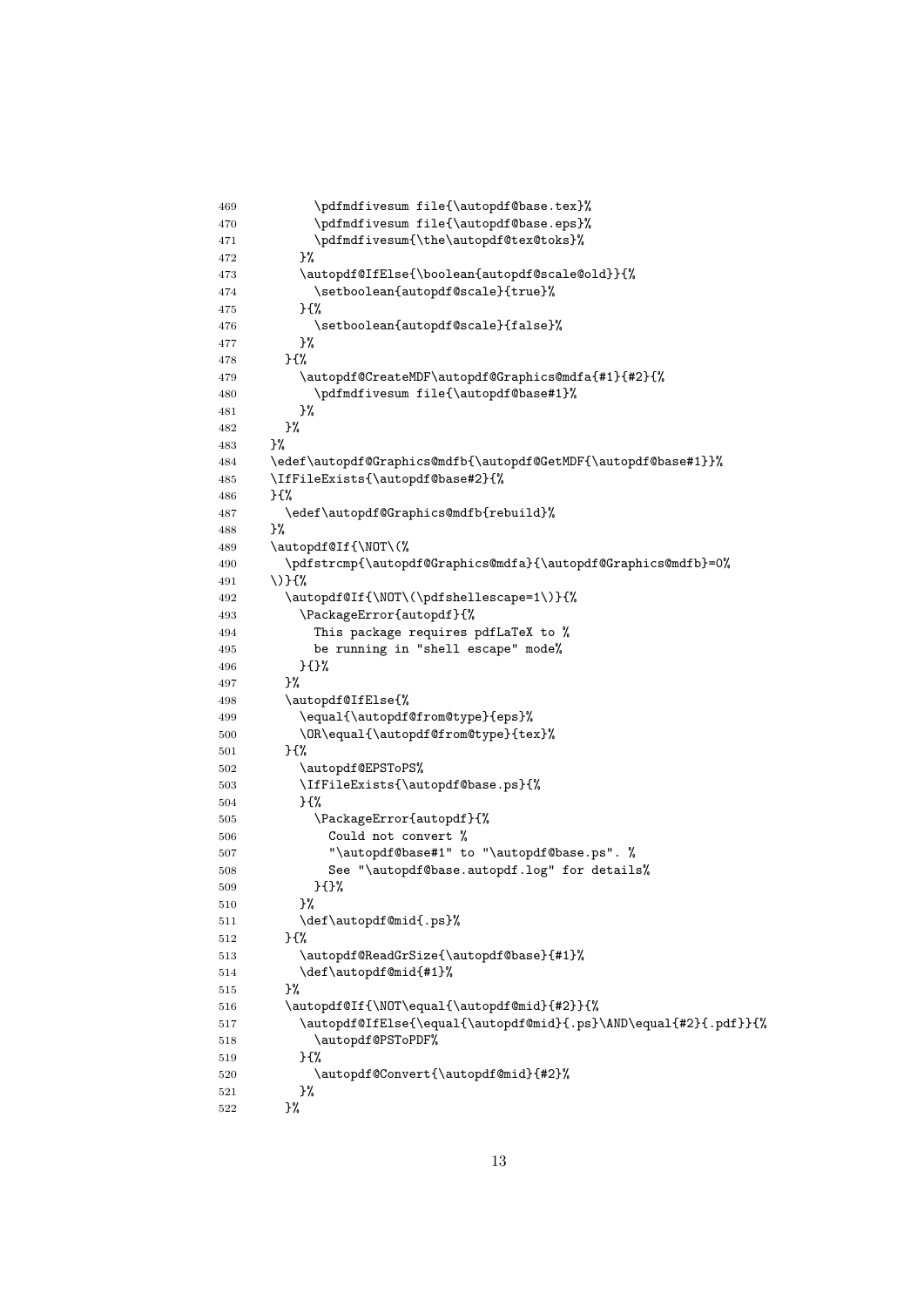```
523 \IfFileExists{\autopdf@base#2}{%
524 \autopdf@If{%
525 \NOT\(\equal{\autopdf@mid}{#1}\OR\equal{\autopdf@mid}{#2}\)%
526 }{%
527 \autopdf@Execute{\DELETE~\autopdf@base\autopdf@mid}%<br>528 }%
528
529 }{%
530 \PackageError{autopdf}{%
531 Could not convert %
532 "\autopdf@base\autopdf@mid" to "\autopdf@base#2". %
533 See "\autopdf@base.autopdf.log" for details%
534 }{}%
535 }%
536 }%
537 \autopdf@WriteLog{%
538 \string\autopdf@SetMDF{\autopdf@base#1}%
539 {\autopdf@Graphics@mdfa}\autopdf@eol%
540 \autopdf@pc out \autopdf@base#2\autopdf@eol%
541 }%
542 }%
543 }
Generates the wrapper LAT<sub>EX</sub> file for (LAT<sub>EX</sub>/)EPS or PostScript graphics.
544 \def\autopdf@EPSToPSTeX#1{%
545 \begingroup%
546 \global\autopdf@tex@toks={}%
547 \autopdf@ECatToks{\global}{\autopdf@tex@toks}{%
548 \string\documentclass{minimal}\autopdf@eol%
549 \string\usepackage[%]
550 paperwidth=\the\autopdf@width,%
551 paperheight=\the\autopdf@height,%
552 margin=\the\autopdf@margin,%
553 offset=0pt,%
554 bindingoffset=0pt,%
555 noheadfoot,%
556 nomarginpar%
557 ]{geometry}\autopdf@eol%
558 \string\usepackage{graphicx}\autopdf@eol%
559 \string\usepackage{psfrag}\autopdf@eol%
560 \string\pagestyle{empty}\autopdf@eol%
561 \string\setlength{\string\parindent}{0pt}\autopdf@eol%
562 \string\setlength{\string\parskip}{0pt}\autopdf@eol%
563 }%
564 \def\autopdf@fonts{%
565 \tiny, \scriptsize, \footnotesize, \small,%
566 \normalsize,\large,\Large,\LARGE,\huge,\Huge%
567 }%
568 \@for\autopdf@a:=\autopdf@fonts\do{%
569 \begingroup%
570 \autopdf@a%
571 \autopdf@ECatToks{\global}{\autopdf@tex@toks}{%
572 \string\def\expandafter\string\autopdf@a{%
573 \tring\fontencoding{\f@encoding}%
574 \string\fontfamily{\f@family}%
```

```
575 \string\fontseries{\f@series}%
```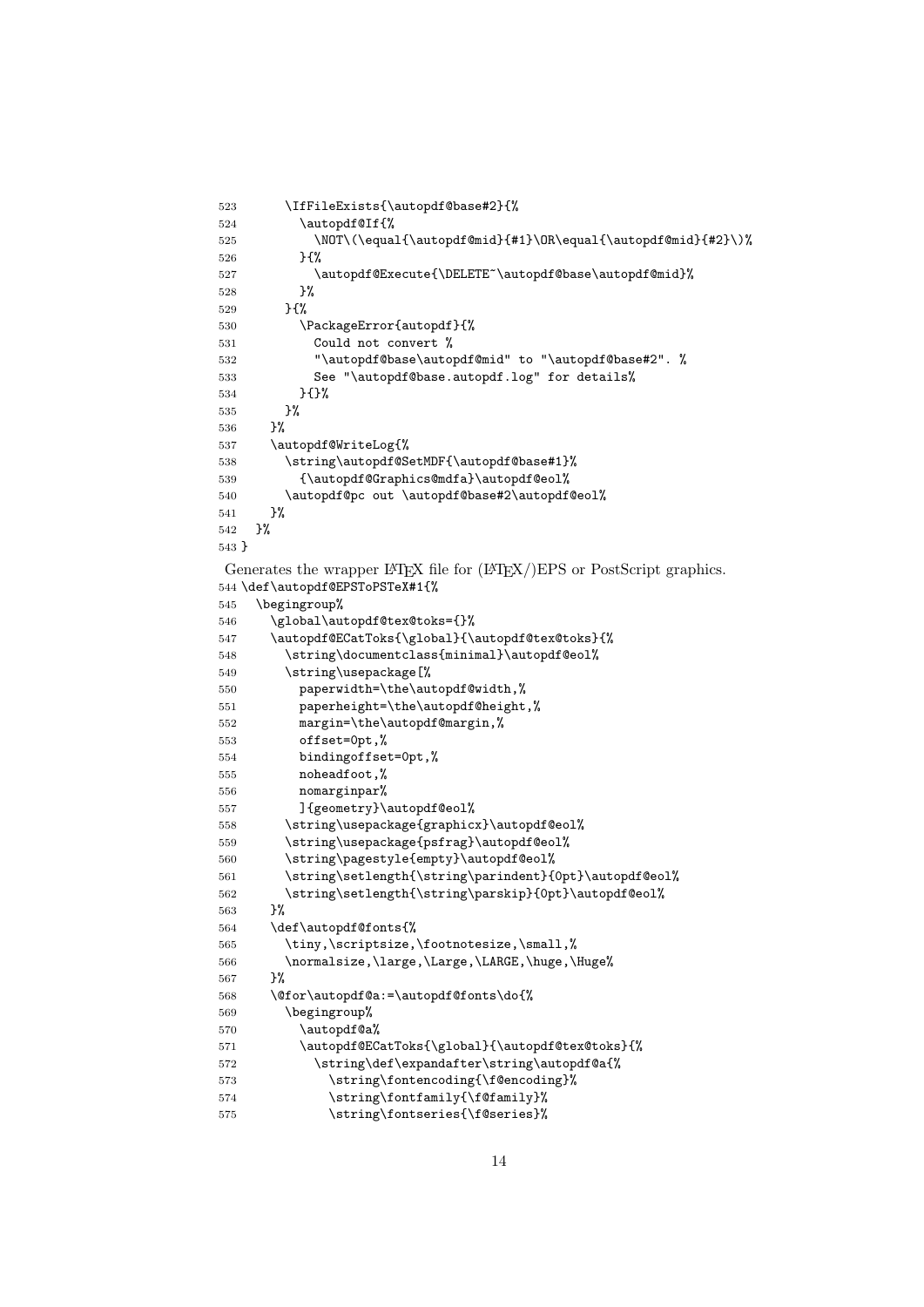```
576 \string\fontshape{\f@shape}%
577 \string\fontsize{\f@size}{\f@baselineskip}%
578 \string\selectfont%
579 }\autopdf@eol%
580 }%
581 \endgroup%
582 }%
583 \autopdf@ECatToks{\global}{\autopdf@tex@toks}{%
584 \string\normalsize\autopdf@eol%
585 \string\makeatletter\autopdf@eol%
586 }%
587 \count@=\z@%
588 \loop\ifnum\count@<\autopdf@Capture@list@count\relax%
589 \autopdf@ECatToks{\global}{\autopdf@tex@toks}{%
590 \string\def\string\autopdf@act{%
591 \csname autopdf@Capture@list@\the\count@\endcsname%
592 }%
593 \string\autopdf@act\autopdf@eol%
594 }%
595 \advance\count@\@ne%
596 \repeat%
597 \autopdf@ECatToks{\global}{\autopdf@tex@toks}{%
598 \string\def\string\autopdf@act{}\autopdf@eol%
599 \string\makeatother\autopdf@eol%
600 \string\begin{document}\autopdf@eol%
601 }%
602 \autopdf@IfElse{\equal{#1}{.tex}}{%
603 \autopdf@ECatToks{\global}{\autopdf@tex@toks}{%
604 \string\input{\autopdf@base#1}%
605 }%
606 }{%
607 \autopdf@ECatToks{\global}{\autopdf@tex@toks}{%
608 \string\includegraphics[%
609 width=0.99\string\textwidth,height=0.99\string\textheight%
610 ]{\autopdf@base#1}%
611 }%
612 }%
613 \autopdf@ECatToks{\global}{\autopdf@tex@toks}{%
614 \autopdf@pc\pdfmdfivesum file{\autopdf@base#1}\autopdf@eol%
615 \string\end{document}%
616 }%
617 \endgroup%
618 }
Calls latex and dvips to convert (LAT<sub>EX</sub>/)EPS graphics to PostScript.
619 \def\autopdf@EPSToPS{%
620 \immediate\openout\autopdf@write \autopdf@base.autopdf.tex\relax%
621 \immediate\write\autopdf@write{\the\autopdf@tex@toks}%
622 \immediate\closeout\autopdf@write%
623 \autopdf@Execute{%
624 \LEFT~%
625 latex~%
626 -interaction=nonstopmode~%
627 -output-format=dvi~%
628 -aux-directory=\autopdf@dir~%
```